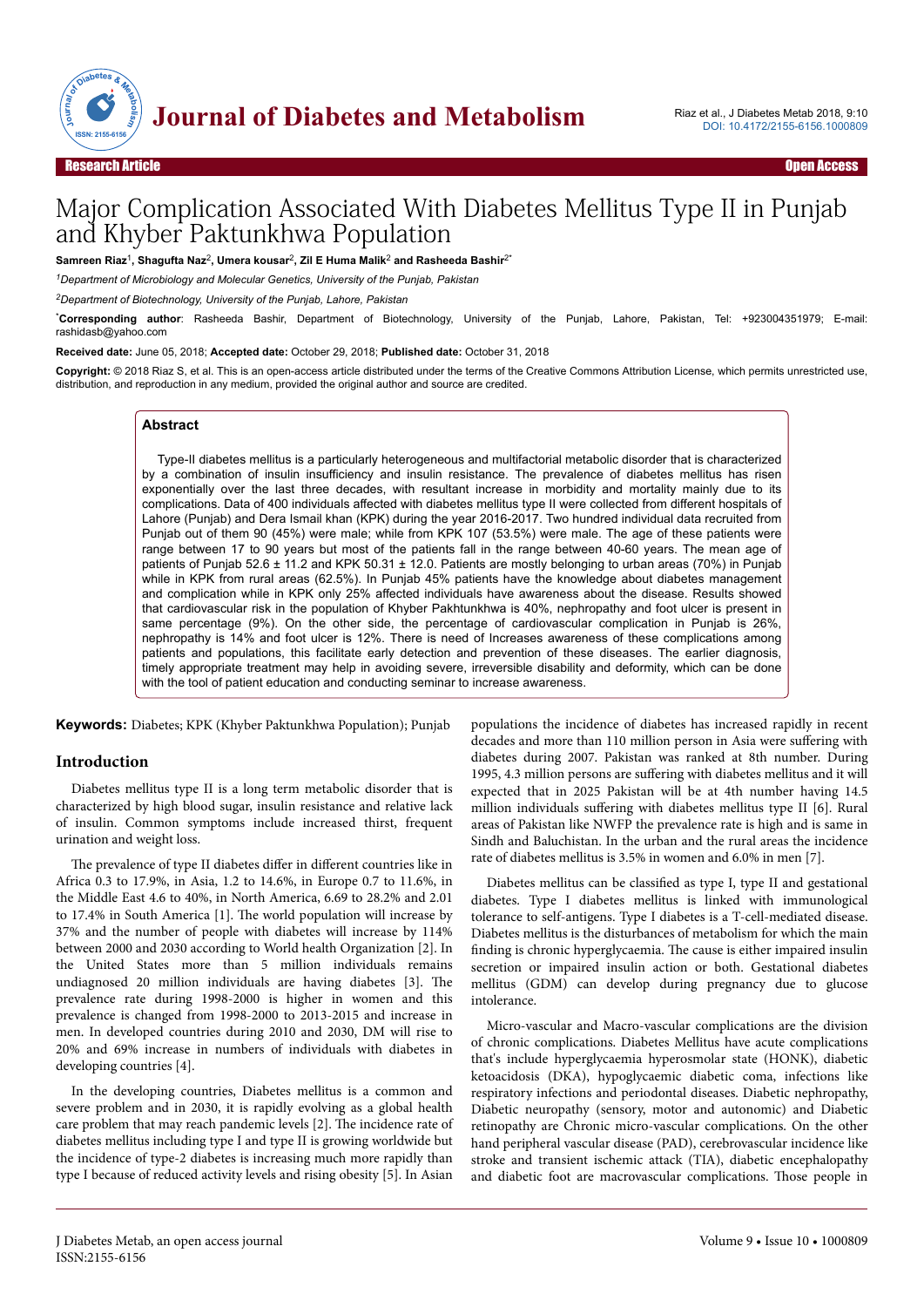# Page 2 of 7

which well controlled sugar level is present have minimum chances to develop the complication of diabetes mellitus [8].

This study will provides the consciousness of severe complication of diabetes and help the population for early mediation and then point outs the significance of cardiovascular, kidney and foot ulcer risk factor for various diseases in diabetic patients. Нis study will provide great information to diabetic patients with better and more actual care with chronic diseases.

# **Material and Methods**

For this retrospective case-control association study, patients with Diabetes type II that are affected with other complications will be recruited from different hospitals of Lahore and KPK. All subjects will undergo Diabetic examination and medical records of all subjects will be carefully reviewed. Questionnaire detailing are fulfill by patients which are affected with other complication like cardiovascular, kidney and Foot ulcers. Medical history of patients including family history is also check that includes parents, children, and grandparents information regarding diabetes and its complications. Нe doctors related to these diabetic centers will take into confidence about the details of research project and they proved very instrumental in the enrolment of diabetic patients.

Patients who were suffering with diabetic complications (cardiovascular, nephropathy, foot ulcer, neuropathy and retinopathy) are included in the study criteria. Patients who are included in the study are both male and female and age of these patients is between 17 to 90 years. Information regarding diabetes and complication was obtained by using Performa. In the Performa, questions were present and patients asked to reply with either a Yes, No. Questions were asked by the researcher themselves and history of cigarette smoking, cardiovascular, nephropathy, foot ulcer, neuropathy and retinopathy were noted. Нose patients which do not have diabetes mellitus type II and those who are not interested in taking part in research are excluded. SPSS (Statistical Package for Social Sciences) version 17.0 was used to enter and analyze data. Нe Quantitative variables were expressed as mean  $\pm$  standard deviation (S.D), whereas qualitative data was presented by frequency and percentages. P-value of <0.05 was considered statistically significant.

# **Results**

Data of 400 individuals affected with diabetes mellitus type II were collected from Services Institute of Medical Sciences of Lahore (Punjab) and Government hospital of Dera Ismail khan (KPK) during the year 2016-2017. The mean age of patients of Punjab  $52.6 \pm 11.2$  and KPK 50.31  $\pm$  12.0. In Punjab 45% patients have the knowledge about diabetes management and complication while in KPK only 25% affected individuals have awareness about the disease.

Clinical features of the patients of Khyber Pakhtunkhwa and Punjab is shown in Table 1. Нe age of these patients are range between 20 to 90 years and most of the patients fall in the range of 40-60 years. In Khyber Pakhtunkhwa, the number of male patients is 107 and females are 93 while in Punjab total number of male patients is 90 and females was 110.

The duration of diabetes mellitus is less than 1 year to more than 10 years. According to the smoking status 70 smoker are present in KPK and 110 in Punjab (Table 1 and Figure 1).

| <b>Parameters</b>                       | <b>Patients of KPK</b>          | <b>Patients of Punjab</b>      |  |  |  |
|-----------------------------------------|---------------------------------|--------------------------------|--|--|--|
| Age                                     | 50.31 ± 12.0 (min 20 max<br>74) | 52.6 ± 11.2 (min 20 max<br>85) |  |  |  |
| 20 to 30 years                          | 15                              | 5                              |  |  |  |
| 31 to 40 years                          | 36                              | 13                             |  |  |  |
| 41 to 50 years                          | 45                              | 43                             |  |  |  |
| 51 to 60 years                          | 65                              | 79                             |  |  |  |
| 61 to 70 years                          | 35                              | 47                             |  |  |  |
| 71 to 80 years                          | 4                               | 10                             |  |  |  |
| 81 to 90 years                          |                                 | 3                              |  |  |  |
| Sex                                     |                                 |                                |  |  |  |
| Male                                    | 107                             | 90                             |  |  |  |
| Female                                  | 93                              | 110                            |  |  |  |
| Duration of Diabetes<br><b>Mellitus</b> | $40 \pm 23.8$ (min 9 max 67)    | 40 ± 22.15 (min 11 max<br>71)  |  |  |  |
| Less than 1 year                        | 33                              | 45                             |  |  |  |
| 1 to 3 years                            | 61                              | 52                             |  |  |  |
| 4 to 6 years                            | 67                              | 71                             |  |  |  |
| 7 to 9 years                            | 30                              | 21                             |  |  |  |
| More than 10                            | 9                               | 11                             |  |  |  |
| <b>Smoking status</b>                   |                                 |                                |  |  |  |
| Smoker                                  | 70                              | 110                            |  |  |  |
| Non-smoker                              | 130                             | 90                             |  |  |  |

Table 1: Clinical features of the patients of Khyber Pakhtunkhwa and Punjab.



Figure 1: Graph showing the Gender (male, female) and number of patients suffering with diabetes mellitus type II in Punjab.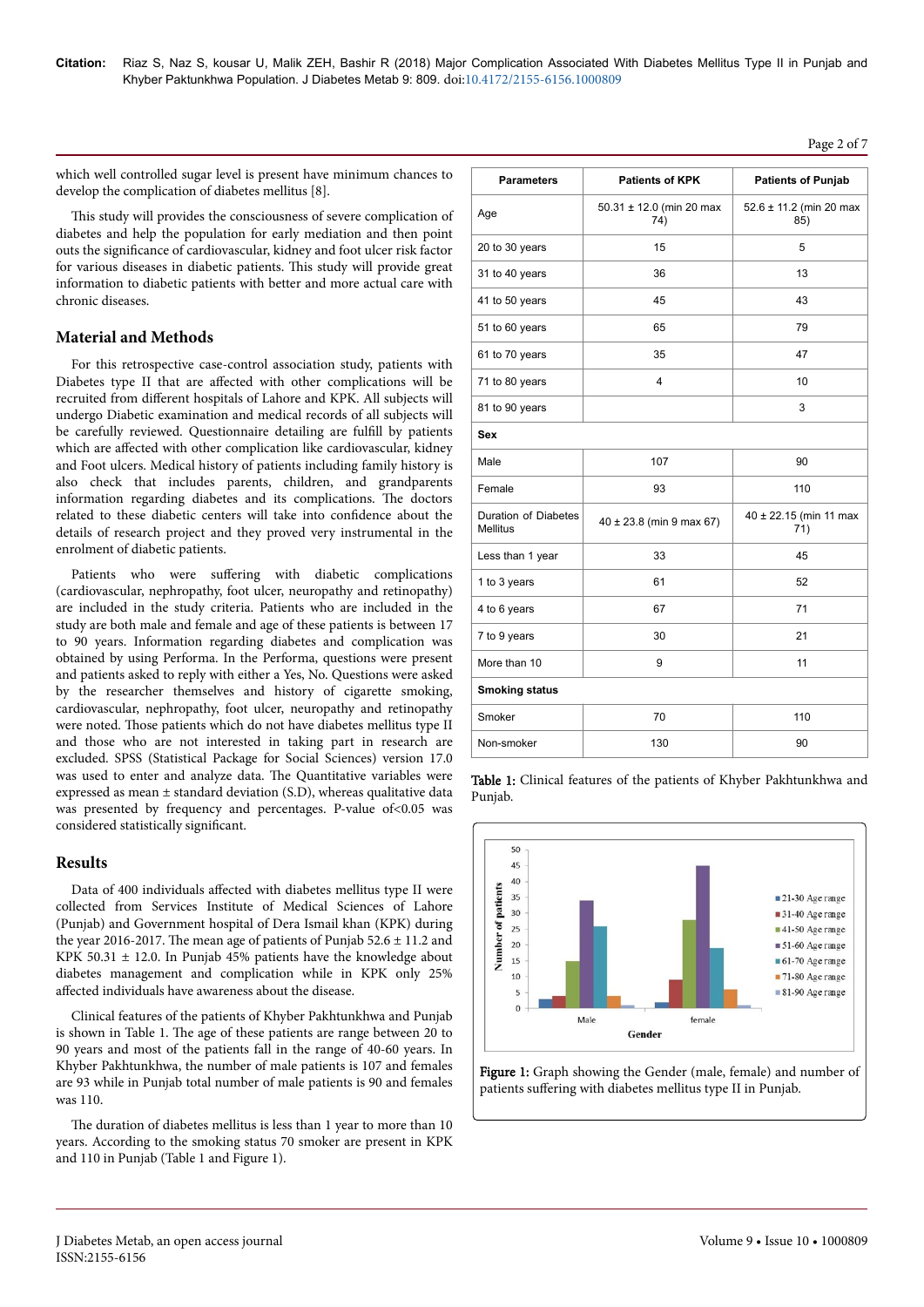**Citation:** Riaz S, Naz S, kousar U, Malik ZEH, Bashir R (2018) Major Complication Associated With Diabetes Mellitus Type II in Punjab and Khyber Paktunkhwa Population. J Diabetes Metab 9: 809. doi:10.4172/2155-6156.1000809

#### **Complications**

There are some common complications which are associated with diabetes. Diabetes mellitus are associated different types of alignments of heart but the most common complication linked with diabetes mellitus is cardiovascular diseases (CVD). Nephropathy is also known as End Stage Renal Disease. In this disease the kidney completely stop its function and the end stage of chronic renal failure. Patients with type II diabetes mellitus are suffering with foot ulcers and there are many factors present in diabetic patients, the most important factor is neuropathy then this is major reason of ulceration [9]. A common complication of diabetes is diabetic peripheral neuropathy that can cause major illness and death. Нe major risk factor is hyperglycemia. Among working age groups retinopathy is the leading reason of visual impairment and blindness (Figures2-4).

| <b>Complications</b>   | <b>Positive Response</b> | <b>Negative Response</b> |
|------------------------|--------------------------|--------------------------|
| Cardiovascular disease | 132                      | 268                      |
| Nephropathy            | 45                       | 355                      |
| Foot ulcer             | 42                       | 358                      |
| Neuropathy             | 205                      | 195                      |
| Retinopathy            | 196                      | 204                      |

Table 2: Complications of Diabetes Mellitus with respect to positive and negative response.



Figure 2: Percentage the male and female suffering with diabetes mellitus type II in Punjab and Khyber Pakhtunkhwa.

| <b>Complications</b><br>with diabetes | associated | Frequency<br>οf<br>in<br>Complication<br><b>KPK</b> region | Frequency<br>οf<br>Complication<br>associated<br>with<br>Diabetes Mellitus<br>in<br>Punjab |
|---------------------------------------|------------|------------------------------------------------------------|--------------------------------------------------------------------------------------------|
| Cardiovascular                        |            | 80 (40%)                                                   | 52 (26%)                                                                                   |
| Nephropathy                           |            | 18 (9%)                                                    | 27 (14%)                                                                                   |
| Foot ulcer                            |            | 18 (9%)                                                    | 23 (12%)                                                                                   |
| Neuropathy                            |            | 133(66.50%)                                                | 144(32%)                                                                                   |
| Retinopathy                           |            | 61(25.5%)                                                  | 63(56%)                                                                                    |

Table 3: Frequency of complications associated with DM in KPK and Punjab.







Figure 4: Shows the percentage of diabetic patients having different types of complications with diabetes type II.

Complications of Diabetes Mellitus type II with respect to different response is shown in the Table 2. Нe patients give positive and negative response according to specific complication like cardiovascular, Nephropathy and Foot ulcer. Нe patients give positive response about the cardiovascular disease (132), nephropathy (45) foot ulcer (42) neuropathy (205) and retinopathy 196 while 268 patients give negative response for the cardiovascular disease, 355 patients for nephropathy 358 for foot ulcer, 195 for neuropathy and 204 for retinopathy (Figures 2-4).

#### **Discussion**

Diabetes Mellitus is a complex metabolic disorder characterized by inappropriate hyperglycaemia as a result of either an absolute or relative deficiency of insulin and/or insulin resistance.

According to Shera et al. [9] the incidence of diabetes was higher in urban as compared to the rural areas. Diabetes mellitus type II in urban areas was 3.5% in females and 6.0% in male population. When compared with rural areas 2.5% female and 6.9% males. However, the diabetes which was recently identified in urban areas among males was 5.1% and 6.8% in females and in rural areas 5.0% males and 4.8% females were suffering with diabetes in Sindh province [10]. Another study was conducted to see the incidence of diabetes mellitus type II in only rural areas of Pakistan. Нe total patients was present in the study was 2119 and aged of these patients was started from 20 years or more. Result showed a total of 5.8% the incidence of diabetes among female was 6.9% and 3.7% in males [11]. It is reported that the diabetes mellitus were mostly occurred in the age of 50-60 years in Indian

#### Page 3 of 7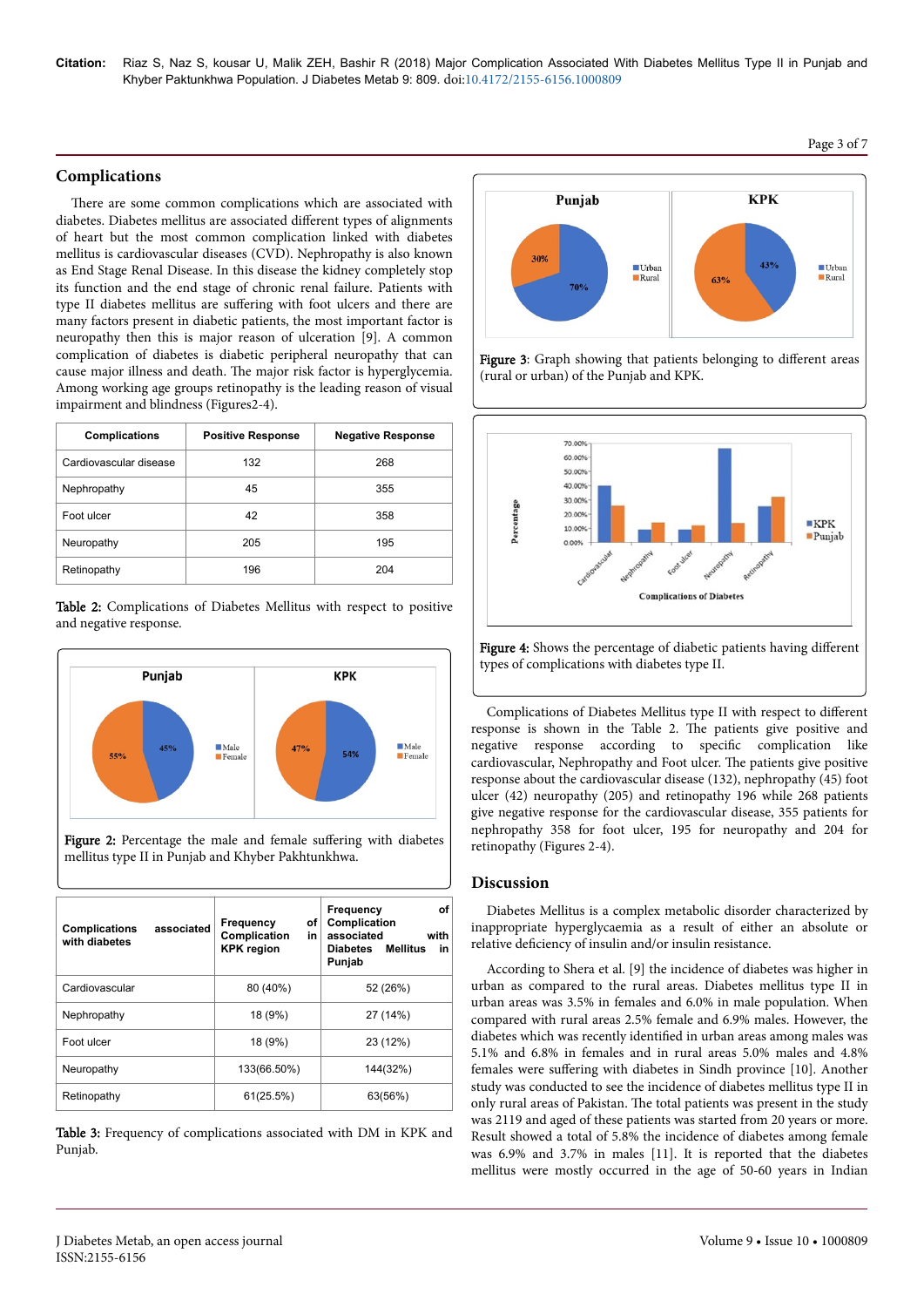population [12]. While study conducting in another regions of Pakistan described in Peshawar 79.16% patients do not have proper knowledge as compared to other patients lived in different regions of the other countries. Because of lack of education in maximum of patients and particularly female patients [13]. In other developing countries like Kenya population it is reported that only 26% awareness was present among patients regarding to diabetic complications [14]. It is described that approximately 75% do not have proper awareness of DM and also about the diet. The patients suffering with diabetes do not avoid sweets, rice and consume more ragi, millet and wheat chapattis [15].

#### **Cardiovascular complications**

There are various complications associated with diabetes mellitus type II. In this study we compare the cardiovascular risk in Punjab and KPK region of Pakistan. It is reported that diabetes mellitus was the major cause cardiovascular complication and in under developed countries it is main reason of morbidity and mortality [16]. Our results showed that the risk of cardiovascular complication in Punjab is 26% while in Khyber Pakhtunkhwa the ratio of cardiovascular complication is 49%. 75.5% females are affected with cardiovascular disease and 24.5% male while in KPK in 65% male and 45% females are affected.

Macrovascular complications are major risk associated with long term diabetes mellitus type II. Long term diabetes was due to hypertension, smoking habits, physical inactivity, obesity and unhealthy dietary habits [17]. Patients suffering with diabetes have greater chance of developing myocardial infarction, hypertension and level of cholesterol was also very high. Ischaemic stroke was more common in diabetic patients than non-diabetic patients [18].

Fructose play an important role in cardiovascular disease, stroke, and mortality. Reducing the amount of uric acid in patients suffering with diabetes can also reduce the risk of cardiovascular complication [19]. It was described that chronic heart disease (CHD) was most common in males aged 40 years and diabetes, hypertension and smoking are the major cause of CHD. Нe level of glucose is much higher in patients suffering with diabetes mellitus [20]. It was discussed that in South Asians the incidence rate of Coronary Artery Disease (CAD) was very high and Coronary Artery Disease was most commonly present in female population rather than males [21,22].

Our results showed cardiovascular risks are high in Punjab than KPK the reason may that mostly data collected from Punjab from urban areas as compared to KPK which was from rural area. People from urban area are less likely involve in physical activity and obese while individual belongs to rural areas has more physical activity comparatively. Besides this smoking is less prevalent in rural area as compared to urban. Females are more susceptible to heart diseases may be due to life style i.e. less physical activity habit, diet and obesity etc.

# **Nephropathy**

Diabetic Nephropathy is a complex pathophysiological process involving various cellular and molecular mechanisms. Diabetes mellitus type II play an important role in the development of chronic kidney disease (CKD) and diabetic nephropathy is the leading cause of End-Stage Renal Disease (ESRD). In some studies kidney injury was due to metabolic syndrome along with microalbuminuria [23]. It was discussed in European Group for the study of Insulin Resistance (EGIR) was hypertension and diabetes is two major factor of chronic kidney disease [24]. It is also seen that poor metabolic control is important in the progression of diabetic nephropathy [25]. Higher level of glucose play major role in kidney lesions and acting as a marker for metabolic abnormality which can cause nephropathy [26].

Results of our study showed that the risk of nephropathy in Punjab was 13.5% while in Khyber Pakhtunkhwa the ratio of nephropathy was 9%. 12.7% females are affected with nephropathy and 11% male while in KPK 6.5% male and 12.9% female are affected.

Frequency of Chronic kidney disease is 15.65% in diabetic patient and 18.54% were present in smokers and 9.35% announced in ethanol consumption and 7.14% had a background associated with CV complication [27]. Нere are five factors which play major role in chronic kidney diseases and in the developing countries chronic glomerulonephritis and interstitial nephritis are the major reason for chronic kidney disease [28]. Diabetic nephropathy (DN) may be due to some change in RAAS gene and various drugs in diabetic nephropathy are used to control RAAS like Angiotensin Converting Enzyme (ACE) inhibitors [29].

Life style, particularly diet is a critical component of treatment for these conditions. A range of dietary manipulations has been reported to reduce risk factors and decrease risk of CVD and CKD outcomes [30]. Lastly, increased awareness of renal disease among the population is needed, as are strategies to facilitate early detection and prevention to delay the onset of ESRD [31].

High carbohydrate diet promote diabetes and kidney failure. Нe ratio is high in Punjab as compared to KPk which is may be due to taking processed sugary diet as well as life style habits. Нe risk of CKD resulting in kidney failure depends on level of kidney damage. If kidney disease is found early, medication, combined with diet and lifestyle changes, can prolong the life of your kidneys.

# **Foot ulcers**

Patients with type II diabetes mellitus are suffering with foot ulcers and there are many factors present in diabetic patients, the most important factor is neuropathy then this is major reason of ulceration [9]. Нe symptoms of peripheral neuropathy included loss of the protective sensations of pressure, dry skin, dry skin along with joint mobility [32]. Нere are certain causes which help in the growth of certain subsequent amputation and foot ulceration. Нese causes might be Peripheral neuropathy, deformity, and macro vascular disease [33].

Our results showed that Diabetic foot ulcer in Punjab is 13.5%. On the other hand in Khyber Pakhtunkhwa the ratio of Diabetic foot ulcer is 8.00%.

There are many factor which play an important role in diabetic foot wounds and these wounds can be checked by using simpler, cheap apparatus placed in medical location [34]. Offloading devices are used for curing foot ulcers. Large number of ulcer was managed with "gold standard" and shoe mollifications [35]. The main reason of diabetic wounds is that doctors do not cooperate with the patients and as a result patients do not pay heed on foot ulceration [36]. Нis study is conducted in Lahore to check that in every one in three patient do not have any awareness about the diabetic foot ulcers and the knowledge about these ulcers is essential among these patients [37]. Foot care education play important role for preventing lower leg amputation. Thus low cost, low technology evaluation and preventive processes are enough to reduce the rates of risk. An individualized educational intervention can lead to improved foot care knowledge, self-care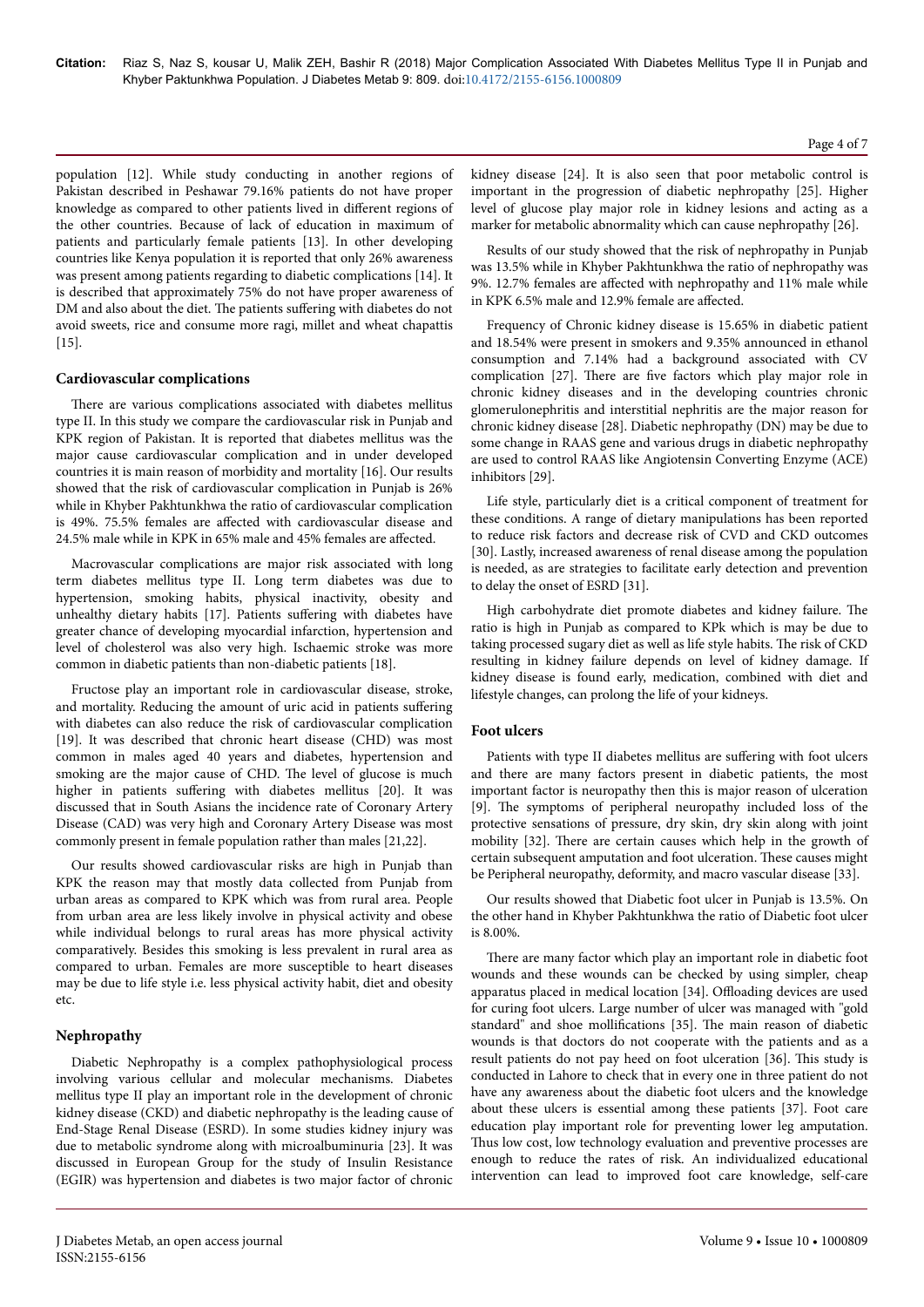practices and confidence in performing foot related self-care is important. Нere is a need to redirect and motivate health personnel in educating diabetic peoples about self-care and also practicing by themselves proper foot examination. Print and electronic media must be engaged in order to enhance the public awareness of diabetes and its complications. Strategies must be worked out to develop a countrywide network of diabetes centers with implementation of primary prevention programs regarding foot care [37]. While the study conducted in Islamabad. It demonstrated that exclusive 38% patients with diabetes were educated about foot protection strategies. They stayed insensible about the significance and strategies for foot protection even after hospitalization for foot diseases. Out of 16% patients who were admitted because of foot disease, just 8% got foot mind training in healing center [38]. It is explained that patients who got foot instruction and had foot examination by specialists were altogether more prone to check their feet consistently [39].

In another review different educational methodologies were utilized to clarify diabetic patients about foot examination, foot washing and appropriate foot wear. It was found that a serious instruction program enhanced the foot learning and performance of high hazard patients [40]. However, different reviews indicated opposing outcomes [41].

When results regarding foot care were compared between two provinces it is examine that in both areas ratio of foot ulcer is nearly same which suggest that there is need of foot care education in both provinces.

# **Neuropathy**

Diabetic neuropathy is perceived by the American Diabetes Association (ADA) as "the nearness of manifestations and additionally indications of fringe nerve brokenness in individuals with diabetes after the prohibition of different causes" [42]. As with other miniaturized scale vascular difficulties, danger of creating diabetic neuropathy is relative to both the greatness and span of hyperglycemia, and a few people may have hereditary properties that influence their inclination to growing such complexities. Нere are many long haul complexities of diabetes. Neuropathies are the commonest among them. Overseeing incessant sensorimotor distal symmetric polyneuropathy is the most critical restorative challenge [43,44]. Нe clinical introductions of Diabetic fringe neuropathy (DPN) are various that incorporates troublesome neuropathic torment toward one side and there might be unfeeling foot on the flip side which is additionally at danger of ulceration. Нis influences personal satisfaction due to paresthetic side effects that can be both new and painful [45]. In propelled fringe diabetic neuropathy (PDN) there is raised vibration and warm discernment limits that prompts tangible misfortune and degeneration of a wide range of filaments in fringe nerve [46].

# **Retinopathy**

The study was directed in Karachi at diabetic relationship of Pakistan (a world wellbeing association teaming up focus). Aftereffect of this investigation demonstrates that of aggregate enlisted diabetic patients (n=11, 158) (96.5%) were screened for Diabetic retinopathy. General diabetic retinopathy was found in 2661 (24.7%) patients. Diabetic retinopathy was found in diminishing request of recurrence in patients with type II (n=2555, 23.7%) trailed by patients with type I diabetes (n=101, 0.93%). From this examination it is reasoned that type II patients with brief time type I patients with long history of diabetes most every now and again had Diabetic retinopathy.

Diabetic Retinopathy (DR) is an all-around perceived entanglement of diabetes mellitus. Out of 39 million worldwide visual deficienc\ because of different eye infections, 4.8% (1.8 million) is because of Diabetic Retinopathy (DR) Nationally every fourth patient with diabetes has some level of DR with enhanced care the diabetics are living longer and are presented to the danger of unending entanglements like DR bringing about expanding visual deficiency.

In Oman predominance of diabetic retinopathy is 14.39%. Men had fundamentally higher rate of retinopathy than women. Нe retinopathy rate is higher in age bunches 50-59 years and 60-69 years. From this examination it is presumed that Patients with type I diabetes are known to have higher danger of diabetic retinopathy than those with type II diabetes (19.8%) (Figure 5 and 6) [47].



Figure 5: Graph showing the complications of percentage of patients with type 1 diabetes with diabetic neuropathy and diabetic retinopathy.





# **Conclusion**

Our study showed that diabetes mellitus was frequently present in patients with cardiovascular diseases. Нe frequency was found to be nearly 40% in both provinces of the Pakistan. Нerefore proportion of diabetics among the patients with cardiovascular complications is one out of every three (1:4). Diabetes is more prevalent in female as compared to male but cardiovascular risk is high among female. Similarly nephropathy was found to 13.2% among diabetes patients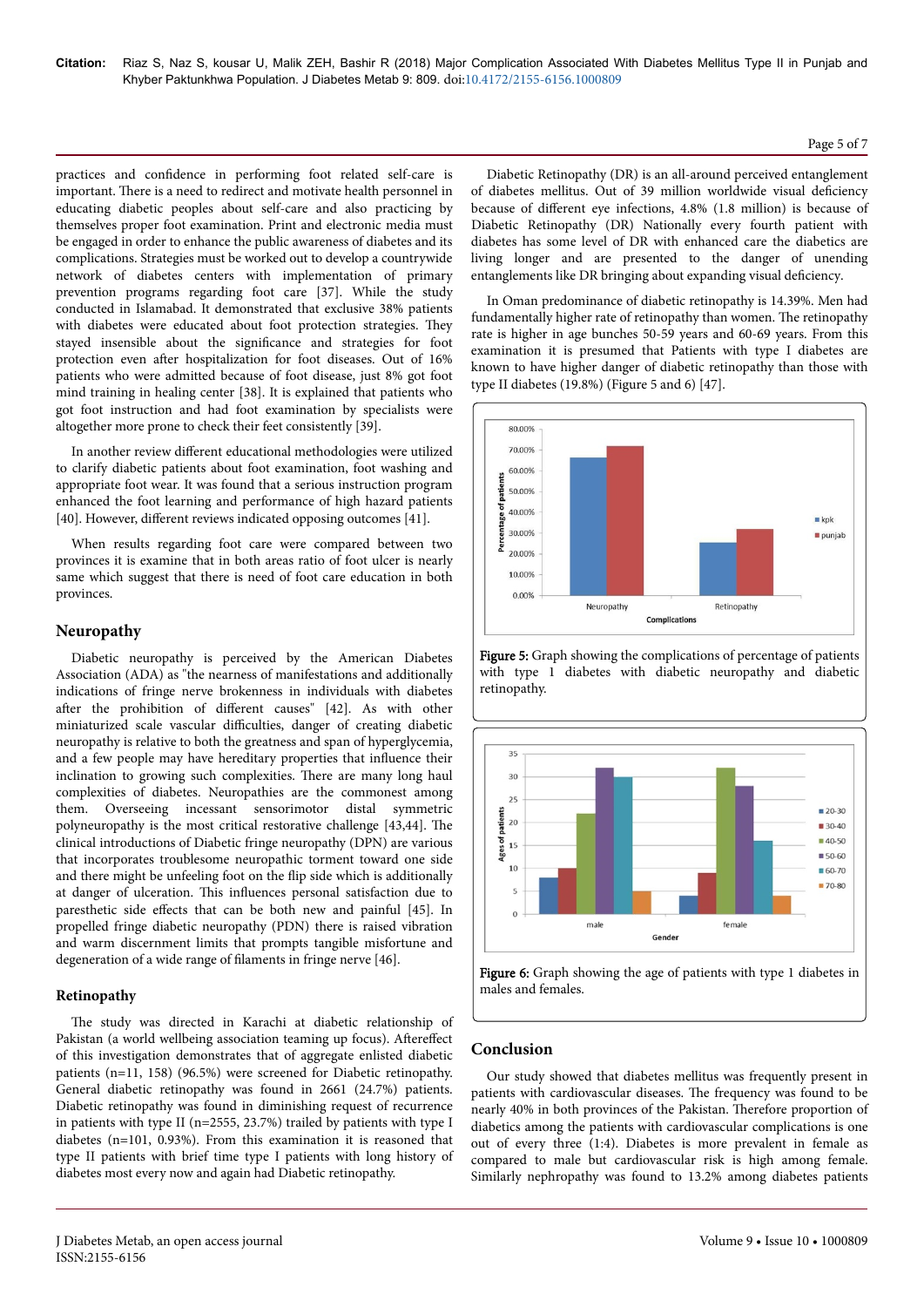Page 6 of 7

and high prevalence among females. Foot ulcer is also common among women and found to be 10% among diabetic patients.

Increases awareness of these complications among patients and populations is need, this facilitate early detection and prevention of these diseases. Early diagnosis forward to appropriate therapy which may lead to prolong survival among diabetic patient. Нe earlier diagnosis, timely appropriate treatment may help in avoiding severe, irreversible disability and deformity, which can be done with the tool of patient education and conducting seminar to increase awareness.

Proper care and management of the diabetes and its related complications is not adequate therefore it us the responsibility of the stake holders to design and implement diabetes education programmes with special emphasis on cardiovascular, nephropathy and foot care education. In this regard, epidemiological information helps in the design of better programs for disease control.

We recommend screening of high risk groups and emphasize importance of early diagnosis of diabetes and detection chronic complications so that appropriate treatment initiated at the earliest as possible.

Keeping in view the total population of Pakistan, Pakistan needs large sample size studies that represent both genders, rural and urban population with different age groups to highlight the actual prevalence of type 2 diabetes mellitus from all the provinces of Pakistan. In Pakistan, diabetes mellitus is gradually increasing, therefore, it is suggested that, Pakistani health officials should include the diabetes preventive measures in their national health policy to minimize the burden of the disease. Public education, regular physical exercise, nutritional knowledge of foods must be provided to the community to control diabetes in the country. Diabetes and its complications should be frequently discussed in scientific, academic assemblies and both in electronic and print media to improve public awareness to minimize the prevalence of the disease.

#### **References**

- [Adeghate E, Schattner P, Dunn E \(2006\) An update on the etiology and](https://doi.org/10.1196/annals.1372.029) [epidemiology of diabetes mellitus. Ann N Y Acad Sci 1084: 1-29.](https://doi.org/10.1196/annals.1372.029)
- 2. [Rathmann W, Giani G \(2004\) Global prevalence of diabetes: estimates for](https://doi.org/10.2337/diacare.27.10.2568) [the year 2000 and projections for 2030. Diabetes Care 27: 2568-2569.](https://doi.org/10.2337/diacare.27.10.2568)
- 3. [Winer N, Sowers JR \(2004\) Epidemiology of diabetes. J Clin Pharmacol](https://doi.org/10.1177/0091270004263017) [44: 397-405.](https://doi.org/10.1177/0091270004263017)
- 4. [Shaw JE, Sicree RA, Zimmet PZ \(2010\) Global estimates of the prevalence](https://doi.org/10.1016/j.diabres.2009.10.007) [of diabetes for 2010 and 2030. Diabetes Res Clin Pract 87: 4-14.](https://doi.org/10.1016/j.diabres.2009.10.007)
- 5. [Cali AM, Caprio S \(2008\) Prediabetes and type 2 diabetes in youth: an](https://doi.org/10.1097/MED.0b013e3282f57251) [emerging epidemic disease? Curr Opin Endocrinol Diabetes Obes 15:](https://doi.org/10.1097/MED.0b013e3282f57251) [123-127.](https://doi.org/10.1097/MED.0b013e3282f57251)
- 6. [Iqbal F, Naz R \(2005\) Pattern of diabetes mellitus in Pakistan; An](http://www.pakmedinet.com/7307) [overview of the problem. Pak J Med Res 44: 59-64.](http://www.pakmedinet.com/7307)
- 7. [Shera AS, Jawad F, Maqsood A, Jamal S, Azfar M, et al. \(2004\) Prevalence](http://jpma.org.pk/full_article_text.php?article_id=337) [of chronic complications and associated factors in type 2 diabetes. J Pak](http://jpma.org.pk/full_article_text.php?article_id=337) [Med Assoc 54: 54-59.](http://jpma.org.pk/full_article_text.php?article_id=337)
- 8. [Weissman AJ, Ross P, Nathan D, Genuth S, Lachin J, et al. \(2006\)](http://dx.doi.org/10.1056/NEJMc060105) [Intensive diabetes treatment and cardiovascular disease. N Engl J Med](http://dx.doi.org/10.1056/NEJMc060105) [354: 1751-1752.](http://dx.doi.org/10.1056/NEJMc060105)
- 9. [Reiber GE, Vileikyte L, Boyko EJ, del Aguila M, Smith DG, et al. \(1999\)](https://doi.org/10.2337/diacare.22.1.157) [Causal pathways for incident lower-extremity ulcers in patients with](https://doi.org/10.2337/diacare.22.1.157) [diabetes from two settings. Diabetes Care 22: 157-162.](https://doi.org/10.2337/diacare.22.1.157)
- 10. Shera AS, Rafique [G, Khwaja IA, Ara J, Baqai S, et al. \(1995\) Pakistan](https://www.ncbi.nlm.nih.gov/pubmed/8750223) [national diabetes survey: prevalence of glucose intolerance and associated](https://www.ncbi.nlm.nih.gov/pubmed/8750223) [factors in Shikarpur, Sindh Province. Diabet Med 12: 1116-1121.](https://www.ncbi.nlm.nih.gov/pubmed/8750223)
- 11. [Zahid N, Claussen B, Hussain A \(2008\) High prevalence of obesity,](https://doi.org/10.1016/j.dsx.2007.11.001) [dyslipidemia and metabolic syndrome in a rural area in Pakistan.](https://doi.org/10.1016/j.dsx.2007.11.001) [Diabetes Metab Syndr 2: 13-19.](https://doi.org/10.1016/j.dsx.2007.11.001)
- 12. [Raheja BS, Kapur A, Bhoraskar A, Sathe SR, Jorgensen LN, et al. \(2001\)](https://www.ncbi.nlm.nih.gov/pubmed/11573557) [DiabCare Asia--India Study: diabetes care in India--current status. J](https://www.ncbi.nlm.nih.gov/pubmed/11573557) [Assoc Physicians India 49: 717-722.](https://www.ncbi.nlm.nih.gov/pubmed/11573557)
- 13. [Ullah F, Afridi AK, Rahim F, Ashfaq M, Khan S, et al. \(2015\) Knowledge](http://ayubmed.edu.pk/JAMC/27-1/index.html) [of diabetic complications in patients with diabetes mellitus. J Ayub Med](http://ayubmed.edu.pk/JAMC/27-1/index.html) [Coll Abbottabad 27: 360-363.](http://ayubmed.edu.pk/JAMC/27-1/index.html)
- 14. [Maina WK, Ndegwa ZM, Njenga EW, Muchemi EW \(2010\) Knowledge,](https://www.dx.doi.org/10.11604/pamj.2010.7.2.283) [attitude and practices related to diabetes among community members in](https://www.dx.doi.org/10.11604/pamj.2010.7.2.283) [four provinces in Kenya: a cross-sectional study. Pan Afr Med J 7: 1-10.](https://www.dx.doi.org/10.11604/pamj.2010.7.2.283)
- 15. [Muninarayana C, Balachandra G, Hiremath SG, Iyengar K, Anil NS](https://doi.org/10.4103/0973-3930.60005) [\(2010\) Prevalence and awareness regarding diabetes mellitus in rural](https://doi.org/10.4103/0973-3930.60005) [Tamaka, Kolar. Int J Diabetes Dev Ctries 30: 18-21.](https://doi.org/10.4103/0973-3930.60005)
- 16. [Veiraiah A \(2005\) Hyperglycemia, lipoprotein glycation, and vascular](https://doi.org/10.1177/000331970505600411) [disease. Angiology 56: 431-438.](https://doi.org/10.1177/000331970505600411)
- 17. [Gul A, Rahman MA, Salim A, Simjee SU \(2008\) Advanced glycation end](https://doi.org/10.1007/s11357-008-9072-1)[products in senile diabetic and non-diabetic patients with cardiovascular](https://doi.org/10.1007/s11357-008-9072-1) [complications. Age \(Dordr\) 30: 303-309.](https://doi.org/10.1007/s11357-008-9072-1)
- 18. [Zafar A, Shahid SK, Siddiqui M, Khan FS \(2007\) Pattern of stroke in type](http://ayubmed.edu.pk/JAMC/PAST/19-4/17-Azra%20Zafar-Stroke%20Diabetes.pdf) [2 diabetic subjects versus non diabetic subjects. J Ayub Med Coll](http://ayubmed.edu.pk/JAMC/PAST/19-4/17-Azra%20Zafar-Stroke%20Diabetes.pdf) [Abbottabad 19: 64-67.](http://ayubmed.edu.pk/JAMC/PAST/19-4/17-Azra%20Zafar-Stroke%20Diabetes.pdf)
- 19. [Johnson RJ, Segal MS, Sautin Y, Nakagawa T, Feig DI, et al. \(2007\)](https://doi.org/10.1093/ajcn/86.4.899) [Potential role of sugar \(fructose\) in the epidemic of hypertension, obesity](https://doi.org/10.1093/ajcn/86.4.899) [and the metabolic syndrome, diabetes, kidney disease, and cardiovascular](https://doi.org/10.1093/ajcn/86.4.899) [disease. Am J Clin Nutr 86: 899-906.](https://doi.org/10.1093/ajcn/86.4.899)
- 20. [Bansilal B, Ali N, Afzal N, Khan TS, Shahjahan S \(2007\) Antioxidant](http://ayubmed.edu.pk/JAMC/PAST/19-4/26-Naeema%20Bansilal-CHD%20T2DM.pdf) [status in coronary heart disease \(CHD\) patients with type 2 diabetes](http://ayubmed.edu.pk/JAMC/PAST/19-4/26-Naeema%20Bansilal-CHD%20T2DM.pdf) [mellitus. J Ayub Med Coll Abbottabad 19: 98-101.](http://ayubmed.edu.pk/JAMC/PAST/19-4/26-Naeema%20Bansilal-CHD%20T2DM.pdf)
- 21. [McKeigue PM, Ferrie JE, Pierpoint T, Marmot MG \(1993\) Association of](https://www.semanticscholar.org/paper/Association-of-early-onset-coronary-heart-disease-McKeigue-Ferrie/520dceb9f6eb98372b9ab86956a41ea20dfc2c68) [early-onset coronary heart disease in South Asian men with glucose](https://www.semanticscholar.org/paper/Association-of-early-onset-coronary-heart-disease-McKeigue-Ferrie/520dceb9f6eb98372b9ab86956a41ea20dfc2c68) [intolerance and hyperinsulinemia. Circulation 87: 152-161.](https://www.semanticscholar.org/paper/Association-of-early-onset-coronary-heart-disease-McKeigue-Ferrie/520dceb9f6eb98372b9ab86956a41ea20dfc2c68)
- 22. [Enas EA, Mehta J \(1995\) Malignant coronary artery disease in young](https://doi.org/10.1002/clc.4960180305) [Asian Indians: thoughts on pathogenesis, prevention, and therapy. Clin](https://doi.org/10.1002/clc.4960180305) [Cardiol 18: 131-135.](https://doi.org/10.1002/clc.4960180305)
- 23. [Humphrey LL, Ballard DJ, Frohnert PP, Chu CP, O'Fallon WM \(1989\)](http://dx.doi.org/10.7326/0003-4819-111-10-788) [Chronic Renal Failure in Non-Insulin-Dependent Diabetes MellitusA](http://dx.doi.org/10.7326/0003-4819-111-10-788) [Population-Based Study in Rochester, Minnesota. Ann Intern Med 111:](http://dx.doi.org/10.7326/0003-4819-111-10-788) [788-796.](http://dx.doi.org/10.7326/0003-4819-111-10-788)
- 24. [Alberti KG, Zimmet P, Shaw J, IDF Epidemiology Task Force Consensus](https://doi.org/10.1016/S0140-6736(05)67402-8) Group (2005) Нe [metabolic syndrome-a new worldwide](https://doi.org/10.1016/S0140-6736(05)67402-8) definition [Lancet 366: 1059-1062.](https://doi.org/10.1016/S0140-6736(05)67402-8)
- 25. [Deferrari G, Repetto M, Calvi C, Ciabattoni M, Rossi C, et al. \(1998\)](https://doi.org/10.1093/ndt/13.suppl_8.11) [Diabetic nephropathy: from micro-to macroalbuminuria. Nephrol Dial](https://doi.org/10.1093/ndt/13.suppl_8.11) [Transplant 13: 11-15.](https://doi.org/10.1093/ndt/13.suppl_8.11)
- 26. [Shahid SM, Nawab SN, Shaikh R, Mahboob T \(2012\) Glycemic control,](https://www.semanticscholar.org/paper/Glycemic-control%2C-dyslipidemia-and-endothelial-in-Shahid-Nawab/b36f3457e952311fffe2639f8c7385814e772a3d) [dyslipidemia and endothelial dysfunction in coexisted diabetes,](https://www.semanticscholar.org/paper/Glycemic-control%2C-dyslipidemia-and-endothelial-in-Shahid-Nawab/b36f3457e952311fffe2639f8c7385814e772a3d) [hypertension and nephropathy. Pak J Pharm Sci 25: 123-129.](https://www.semanticscholar.org/paper/Glycemic-control%2C-dyslipidemia-and-endothelial-in-Shahid-Nawab/b36f3457e952311fffe2639f8c7385814e772a3d)
- 27. [Wang C, Li Y, Zhang J, Ye Z, Zhang Q, et al. \(2016\) Prognostic](https://doi.org/10.1161/JAHA.116.004198) Effect of [Isolated Nocturnal Hypertension in Chinese Patients with Nondialysis](https://doi.org/10.1161/JAHA.116.004198) [Chronic Kidney Disease. J Am Heart Assoc 5: 4105-4198.](https://doi.org/10.1161/JAHA.116.004198)
- 28. [Barsoum RS \(2006\) Chronic kidney disease in the developing world. N](https://doi.org/10.1056/NEJMp058318) [Engl J Med 354: 997-999.](https://doi.org/10.1056/NEJMp058318)
- 29. [Zain M, Awan FR \(2014\) Renin Angiotensin Aldosterone System](https://www.semanticscholar.org/paper/Renin-Angiotensin-Aldosterone-System-(RAAS)%3A-its-Zain-Awan/85873c88e16d760f9682d9ee24764c38113c6269) [\(RAAS\): Its biology and drug targets for treating diabetic nephropathy.](https://www.semanticscholar.org/paper/Renin-Angiotensin-Aldosterone-System-(RAAS)%3A-its-Zain-Awan/85873c88e16d760f9682d9ee24764c38113c6269) [Pak J Pharm Sci 27: 1379-1391.](https://www.semanticscholar.org/paper/Renin-Angiotensin-Aldosterone-System-(RAAS)%3A-its-Zain-Awan/85873c88e16d760f9682d9ee24764c38113c6269)
- 30. [Nazar CM, Bojerenu MM, Safdar M, Ahmed A, Akhtar MH, et al. \(2016\)](https://www.ncbi.nlm.nih.gov/pmc/articles/PMC5297504/) Efficacy [of dietary interventions in end-stage renal disease patients; a](https://www.ncbi.nlm.nih.gov/pmc/articles/PMC5297504/) [systematic review. J Nephropharmacol 5: 28-40.](https://www.ncbi.nlm.nih.gov/pmc/articles/PMC5297504/)
- 31. [Sakhuja V, Kohli HS \(2006\) End-stage renal disease in India and Pakistan:](https://pdfs.semanticscholar.org/ddcf/ead5a50bbf7bc74851539118c9d59f5512be.pdf) [incidence, causes, and management. Ethnicity and Disease 16: 20-23.](https://pdfs.semanticscholar.org/ddcf/ead5a50bbf7bc74851539118c9d59f5512be.pdf)
- 32. [Fernando DJ, Masson EA, Veves A, Boulton AJ \(1991\) Relationship of](https://doi.org/10.2337/diacare.14.1.8) [limited joint mobility to abnormal foot pressures and diabetic foot](https://doi.org/10.2337/diacare.14.1.8) [ulceration. Diabetes Care 14: 8-11.](https://doi.org/10.2337/diacare.14.1.8)